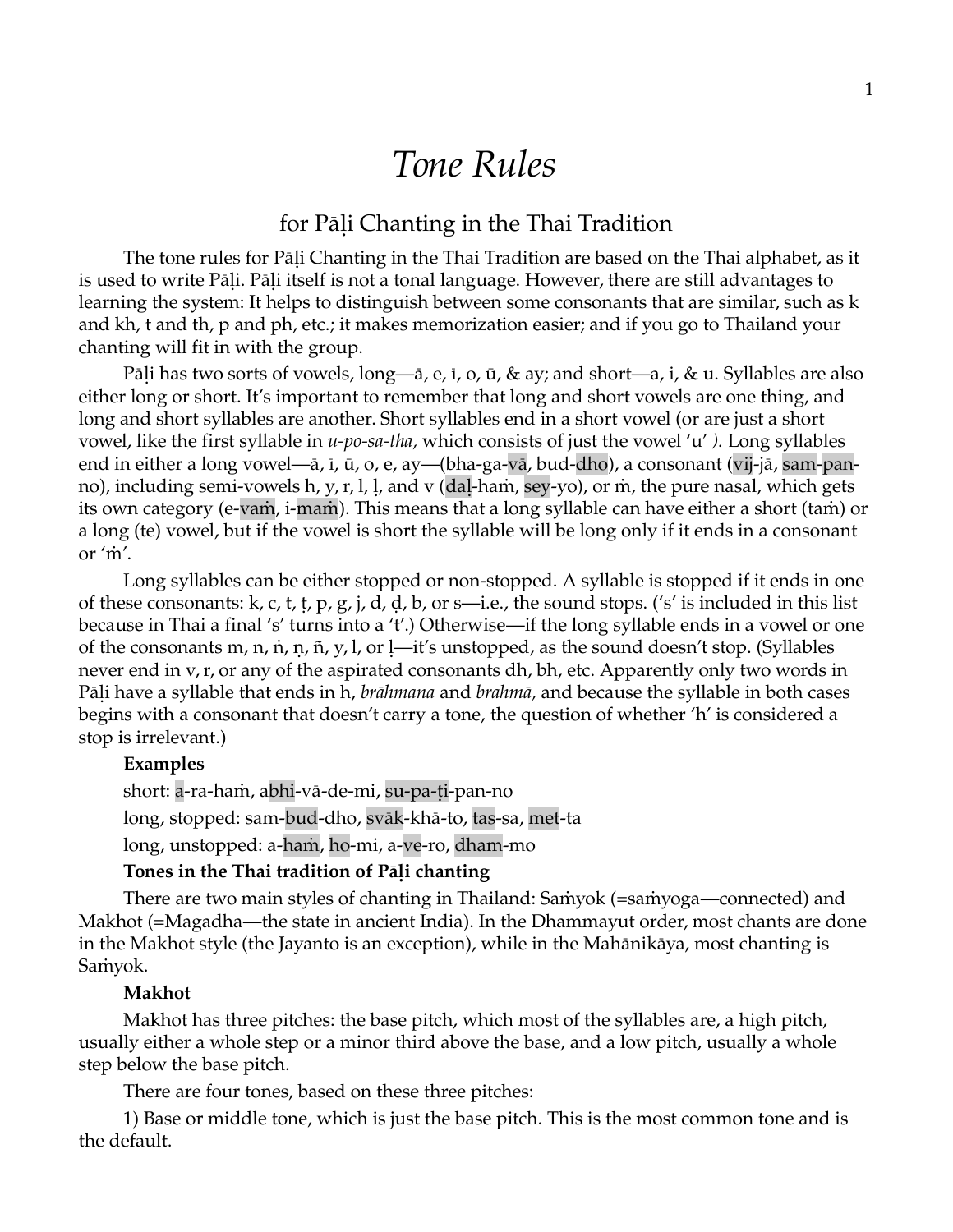2) High or falling tone, which can be either on the high pitch for the duration of the syllable or start high and then drop to the base pitch. Which way to do it is a matter of choice or what sounds natural. This one is predictable and considered necessary, and therefore the important one to understand. The rules for when to use it are explained below.

3) Low tone, which stays on the low pitch. It's use is somewhat arbitrary or traditional, and Ajaan Geoff doesn't recommend using it in the Pātimokkha.

4) Low falling, which starts on the base pitch and drops to the low pitch partway through. This one is pretty rare, occurring only on stopped syllables with a long vowel, beginning with certain consonants. So far the only examples I've found are met-ta and vi-mok-kha.

⦦⦦

## **Rules for the high/falling tone**

Syllables with the following three characteristics have a high/falling tone:

1) The syllable is long—ending in either a long vowel, ṁ, or a consonant (as explained above).

2) It is not stopped—either ending in a long vowel, ṁ, or the consonants n, ñ, ṅ, ṇ, m, l, ḷ, r, or y.

3) Initial consonant: It begins with one of these consonants: s, h, ch, th, ṭh, kh, or ph. (There is one small complication here: an initial 'm' following a final 's' takes the tonal property of the s,

 $\lambda$   $\lambda$   $\lambda$ making the syllable starting with the 'm' high: tas-mā, ā-yas-mā, yas-miṁ

#### **Examples of the high/falling tone**

<u> $\wedge$  $\wedge$  $\wedge$  $\wedge$  $\wedge$  $\wedge$  $\wedge$  $\wedge$  $\wedge$  $\wedge$  $\wedge$  $\wedge$ </u> sam-mā, a-haṁ, kho, khan-dho, Ṭhā-nis-sa-ro, ya-thā, sey-yo, ho-ti, hon-ti

A long vowel, such as 'o', can still have a consonant following it in the same syllable (as in 'honti'). If a syllable with a long vowel is stopped, then it does *not* have a high tone, as in sot-thi, phoṭ-ṭhab-ba, khet-te, ya-thāj-ja. (Compounds like the second syllable in yathā+ajja>yathājja are easily mistaken for a high tone because we are used to *yathā* having a high tone on the second syllable.)

 Also note that *yathā* is ya-thā, not yat-hā. As mentioned in the Chanting Guide, the notations th, th, ph, ch, kh, (also dh...) indicate one sound in Pāli, and are represented by one letter in the Thai script. However, the sequences yh, mh, lh, ḷh, vh, nh and ṇh are in almost all cases the end and beginning of two syllables: may-haṁ, am-hehi, daḷ-haṁ, taṇ-hā, etc. This sometimes makes a difference in tone, as in *saṇhāhi vācāhi upavhayantā* (from the Mahā Samaya Sutta): "saṇ(high)-hā(high)-hi", rather than "sa(mid)-ṇhā(high)-hi," This is reflected in the fact that there are no single Thai letters for these combinations. An exception to this rule is the combination 'nh', as in *nhārū* (tendons), *nhāyeyya* (from the Pāṭimokkha). It is a high tone,

  following the h, and usually comes out as 'na-hā-rū', 'na-hā-yey-ya' anyway.

#### **Optional high tones**

Syllables with a short vowel and either no final consonant (making it a short syllable) or a stopped final consonant (making it a long syllable), and beginning with the consonants v, bh, r, n, n, m, y, are sometimes given a high tone: